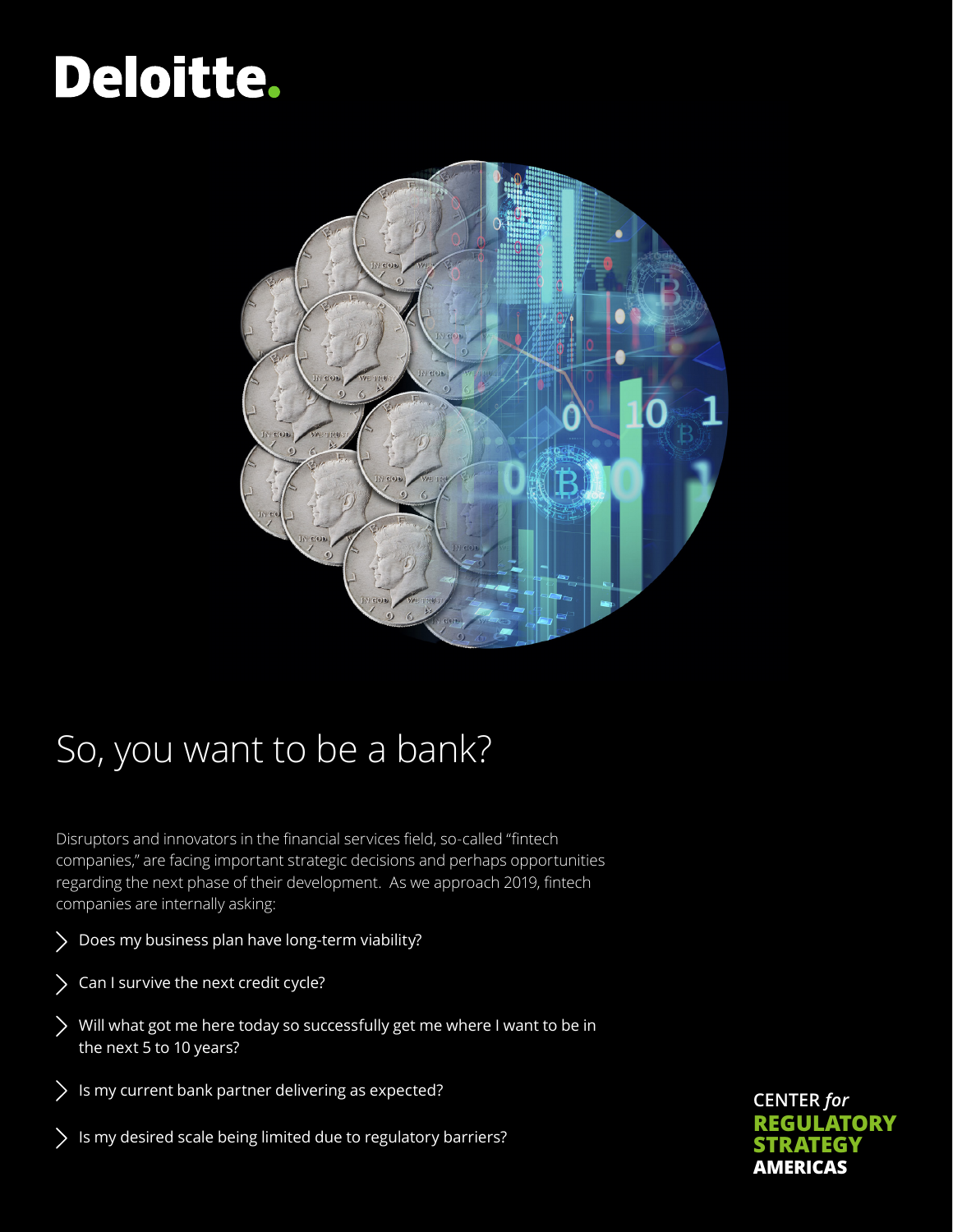## Introduction

Specific advantages that fintech companies have had relative to banks are a start-up culture, a lack of legacy and outmoded technology infrastructure, and a regulatory environment that has allowed them more time to focus on product development and customer experience.

Successes to date have been accomplished through bank partnerships, nonbank funding models, and a group of licenses at the state level.

### **Notable figures include:**

A growth in extensions of credit from

\$11b to \$284b  $(2016)$ 

of unsecured personal loans in 2017 were the responsibility of fintech companies in the US alone. 1

While fintech organizations have forged important partnerships and relationships with traditional banks to deliver innovative solutions, many are still ultimately reliant on banks for many of the aspects of money movement.

## **While operating outside of the banking industry has had its advantages, there are numerous advantages to having a bank charter, including:**



Access to stable, lowercost Federal Deposit Insurance Corporation (FDIC)-insured deposits



Direct payment system access for dollar clearing



Ability to operate across state boundaries under a single regulatory framework through national pre-emption, which enhances regulatory certainty



Imprimatur of approval from licensing authorities



Emergency borrowing from the Federal Reserve Bank (FRB) discount window

**Based on a recent survey of fintech companies, these advantages can assist with many concerns:**

## **Figure 1. Top three concerns for 2018**











Source: "Online Lending Cost of Capital Survey," Deloitte Center for Financial Services and Lendit Fintech, April 2018.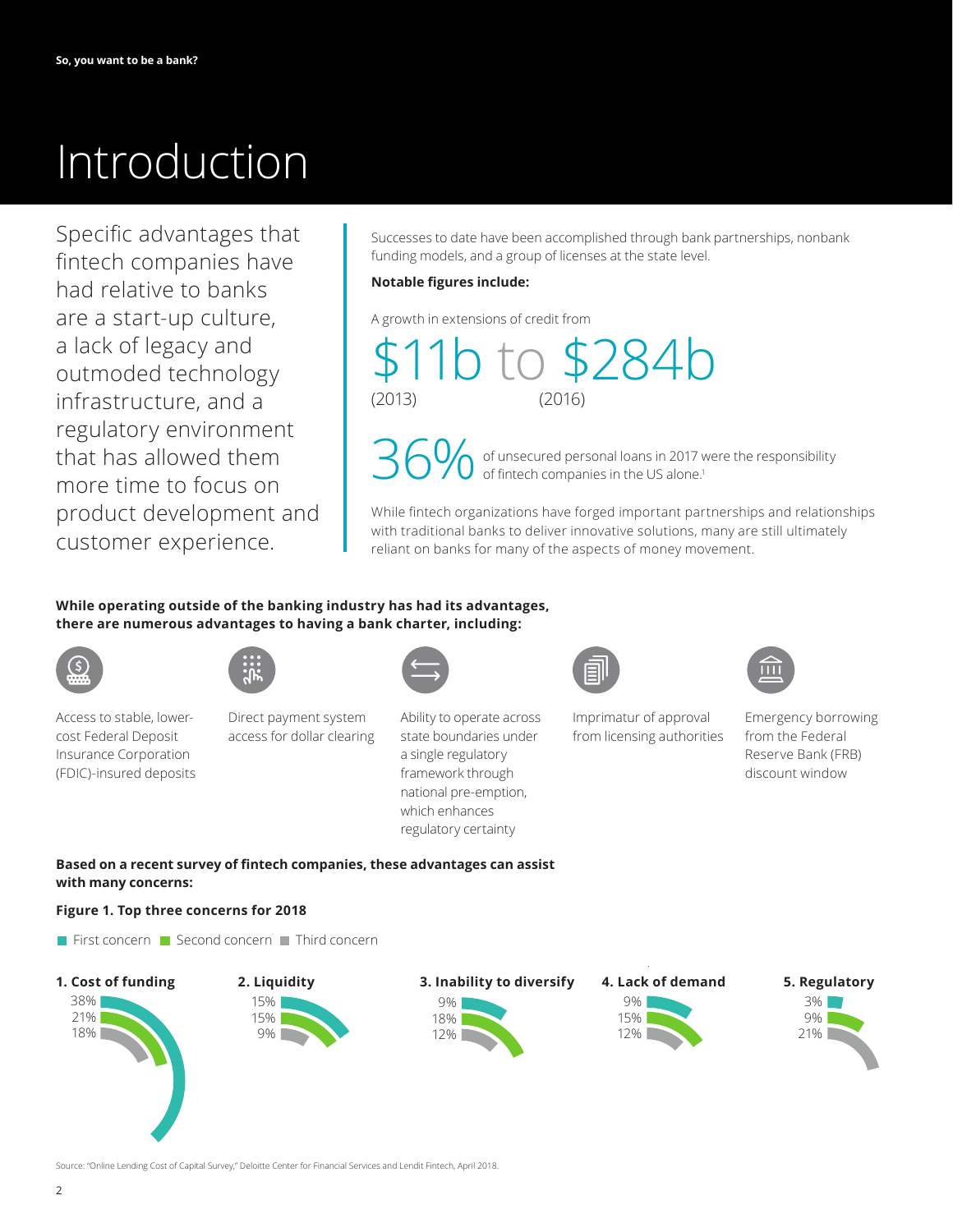## Why become a bank?

Depending on the fintech company's product mix and future strategy, these banking industry advantages may be critical to obtaining sustainable profitability and generating scale in the next phase of their evolution.

## **Some of the strategic choices that fintech companies face today include:**



Operate and fund independently of the banking system

Utilize bank partnership model for access to the payments system and credit product funding and/ or offering of joint banking or financial products

Formally enter the banking system with a charter



Prepare for sale to traditional banks or other fintech companies

## **As many fintech companies ponder whether entering the banking system is the applicable strategy for them, they should consider the following questions:**



## If the answer to one or more of those questions is yes,

then fintech companies should consider dedicating effort to evaluating the benefits, costs, and opportunities of further entering the banking system through a banking charter.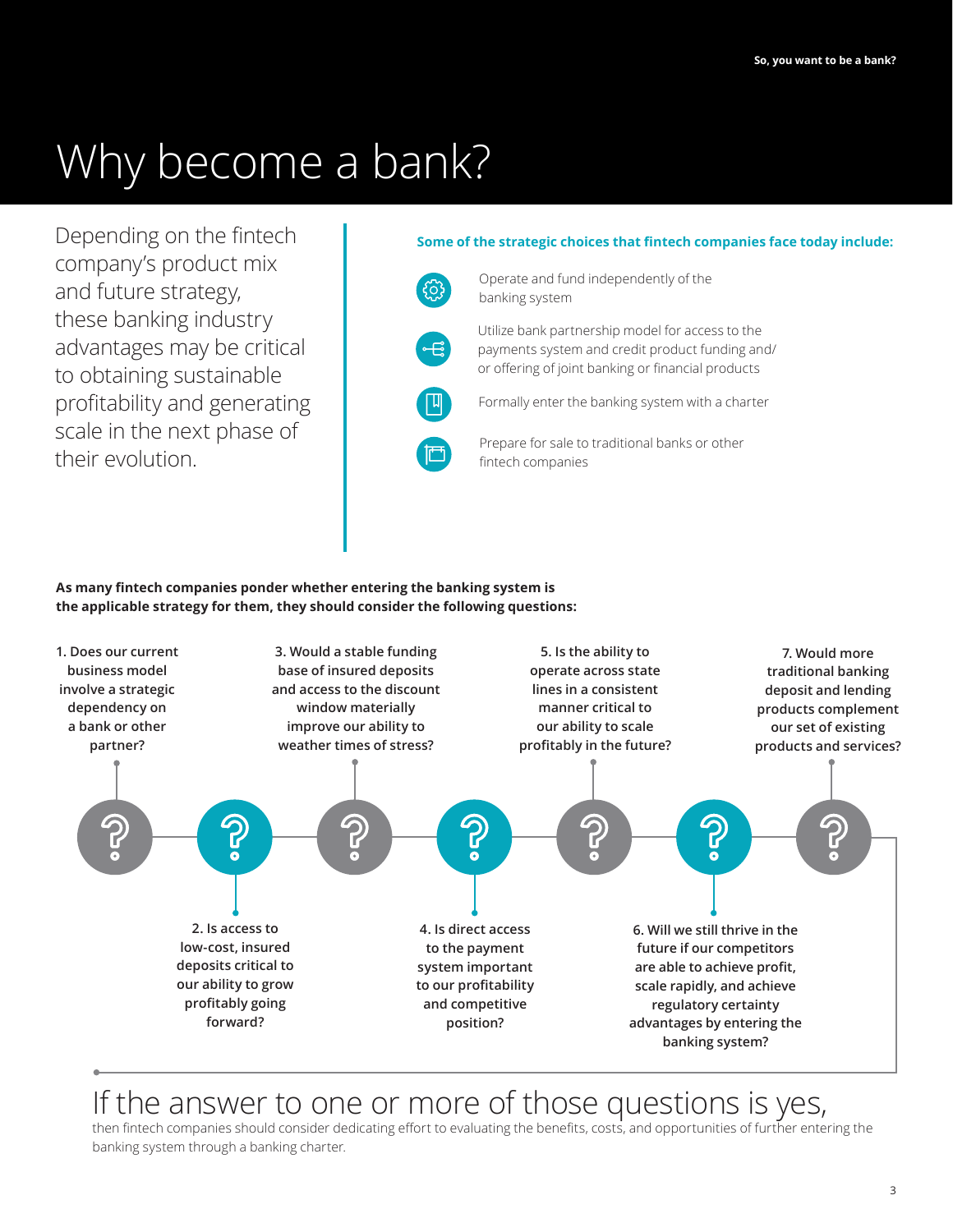## Methods of entry

Entry into the banking system can be accomplished by organizing as a new, so-called *de novo* bank or through the acquisition of an existing bank. For simplicity, our analysis will consider a fintech company's acquisition of an existing bank as a *de novo* charter formation since the bank regulatory agencies will effectively evaluate the acquisition through that regulatory lens. At present, there are several charter types for entering the banking system that a fintech company should consider, each having its own distinct advantages and potential drawbacks.

Bank charter types include:

**National bank charter** *(full service and special purpose "FinTech Charter")*



뒨

## **State Charter**

*(Federal Reserve member/State and Federal Reserve nonmember and FDIC/State state nonmember)*



**Industrial Loan Corporation** *(ILC charter by FDIC)*



**Thrift or savings and loan charter** *(Federal and State)*



#### **National Bank Charter**  $\left( \frac{1}{2} \right)$

The Office of the Comptroller of the Currency (OCC) charters, regulates, supervises, and examines national banks. A key attribute of the national bank charter is the ability to operate across state lines under uniform federal laws and regulations. The national charter affords preemption of certain state usury laws and any other state laws that may significantly interfere with a national bank exercising its powers. These preemption powers provide the ability to offer uniform products across state lines more efficiently and effectively with greater regulatory certainty. In parallel to the charter application, an institution must also apply for and receive deposit insurance from the FDIC.

#### **Special Purpose National Bank Charter—** 91 **FinTech Charter**

The recent announcement by the OCC of a special purpose national bank charter targeted toward fintech companies ("FinTech Charter") has received widespread attention (see also our blog [https://www2.](https://www2.deloitte.com/us/en/pages/regulatory/articles/treasury-and-occ-push-for-new-fintech-tone-direction-and-opportunities.html) [deloitte.com/us/en/pages/regulatory/articles/treasury-and-occ-push](https://www2.deloitte.com/us/en/pages/regulatory/articles/treasury-and-occ-push-for-new-fintech-tone-direction-and-opportunities.html)[for-new-fintech-tone-direction-and-opportunities.html\)](https://www2.deloitte.com/us/en/pages/regulatory/articles/treasury-and-occ-push-for-new-fintech-tone-direction-and-opportunities.html). While it has many of the features and advantages of a full service charter including preemption of usury laws, the FinTech Charter does not permit access to FDIC-insured deposits. By the same token, the FRB has noted that should a FinTech Charter be approved by the OCC, the FRB would need to scrutinize carefully whether to provide the company with direct access to the payment system and the emergency discount window borrowing privileges. These capabilities are routinely approved or granted by the FRB for traditional bank charters.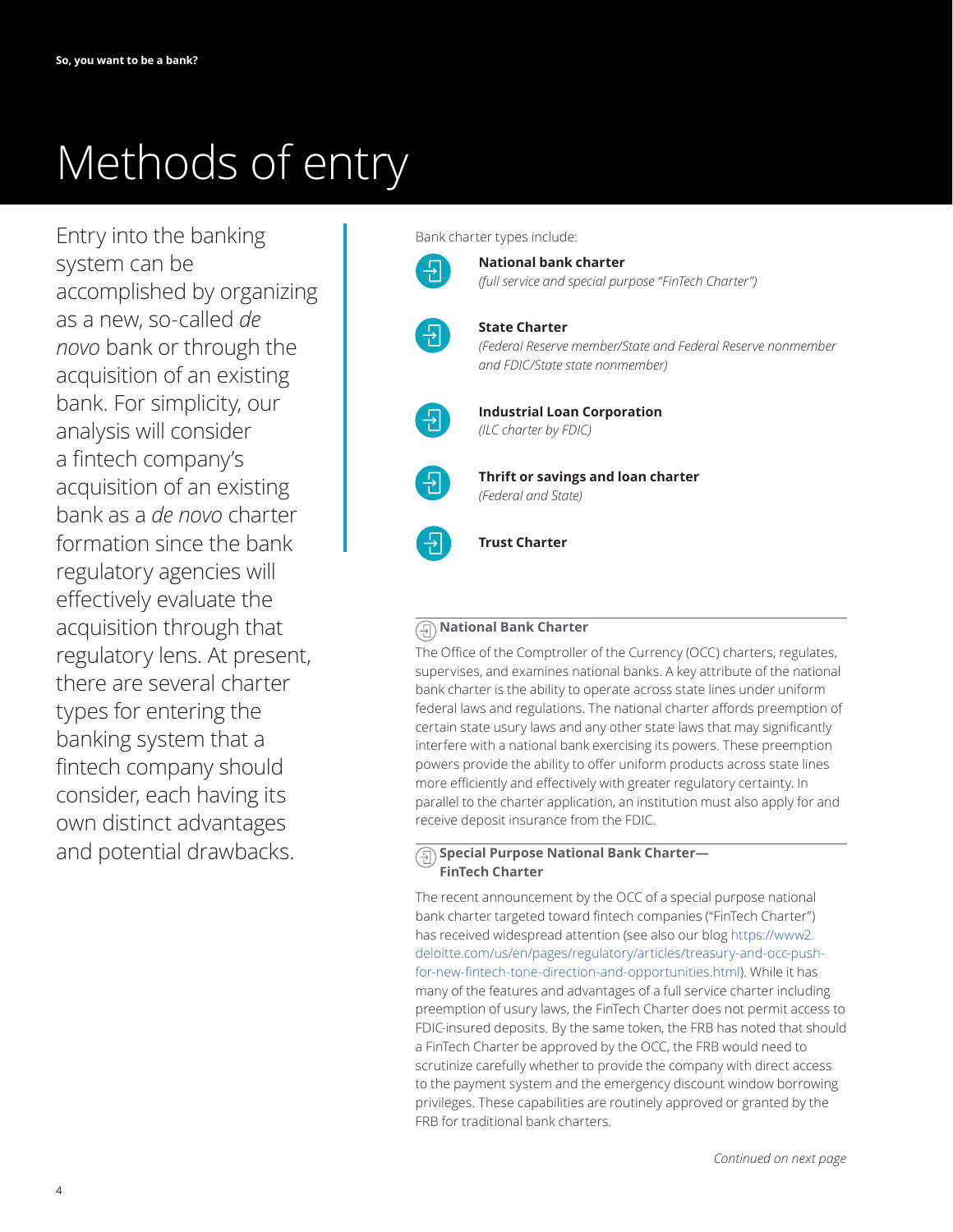Advantages of the FinTech Charter include the lack of a formal requirement to adhere to the Community Reinvestment Act (CRA); but there would be expectations that a fintech company demonstrate a commitment to "financial inclusion" tailored to its activities and scope of operations. Another advantage is that the traditional parallel application seeking approval for insurance from the FDIC is not necessary.

While the OCC has asserted that granting the FinTech Charter is fully within their authority to grant, the New York State Department of Financial Services (NYDFS) and Conference of State Banking Supervisors (CSBS) have sued to prevent granting of the charter. Regardless of a focus on the external threats to traditional banks and public interest in the chartering decision, the first FinTech Charter applicant will likely undergo a rigorous review by the OCC as it appropriately vets the proposal against its regulatory and policy standards.2 As such, many of the companies considering a FinTech Charter have been hesitant to be the first to go down this path.

## **State Bank Charters**

Each state licenses commercial banks and other charters. Unlike national banks, state banks have both a state and federal regulator. So-called "state member banks" are chartered by a state and establish membership in the Federal Reserve System, thus making them subject to joint regulation, supervision, and examination by both the FRB and the state financial regulator. So-called "state nonmember banks" are state chartered banks whose federal regulator is the FDIC rather than the FRB as part of their joint regulation, supervision, and examination.

As a practical matter, applications for state charters require approval by both state and a federal regulator. While state commercial bank charters have the many advantages noted earlier, such as payment system and discount window access, their ability to operate in other states without being subject to local restrictions is not as certain from a legal perspective compared to national banks, which benefit from federal preemption of certain state banking laws. Moreover, with both a state and federal regulator, there are certain built-in redundancies in the supervisory process such that there are more regulatory relationships to manage.

Another advantage of the FinTech Charter is that the traditional parallel application seeking approval for insurance from the FDIC is not necessary.

## **Industrial Bank or Industrial Loan Corporations**

The Industrial Bank or Industrial Loan Corporation charter (collectively "ILC") is granted by several states, notably Utah and Nevada, which brings the advantage of being exempt from the Bank Holding Company (BHC) Act. In effect then, the FRB does not regulate, supervise, or inspect the holding company for ILCs. While ILCs are permitted to offer FDIC-insured deposits, they generally cannot offer traditional demand deposits. A distinct advantage of the ILC charter is the ability to, in many cases, operate across state lines while preempting individual state usury laws.

Due to US laws designed to separate banking and commerce, controlling owners of banks held directly or through a holding company are limited in their permissible activities<sup>3</sup> to those directly related to or incidental to banking. In contrast, owners of ILCs are not limited in their ability to conduct nonfinancial commercial activities. As many fintech companies are partly owned or controlled by funds that may also invest in commercial enterprises, the ILC charter avoids the burden of a required holding company formation by the funds and potential required divestiture of commercial (nonbanking) activities required by the BHC Act.

*Continued on next page*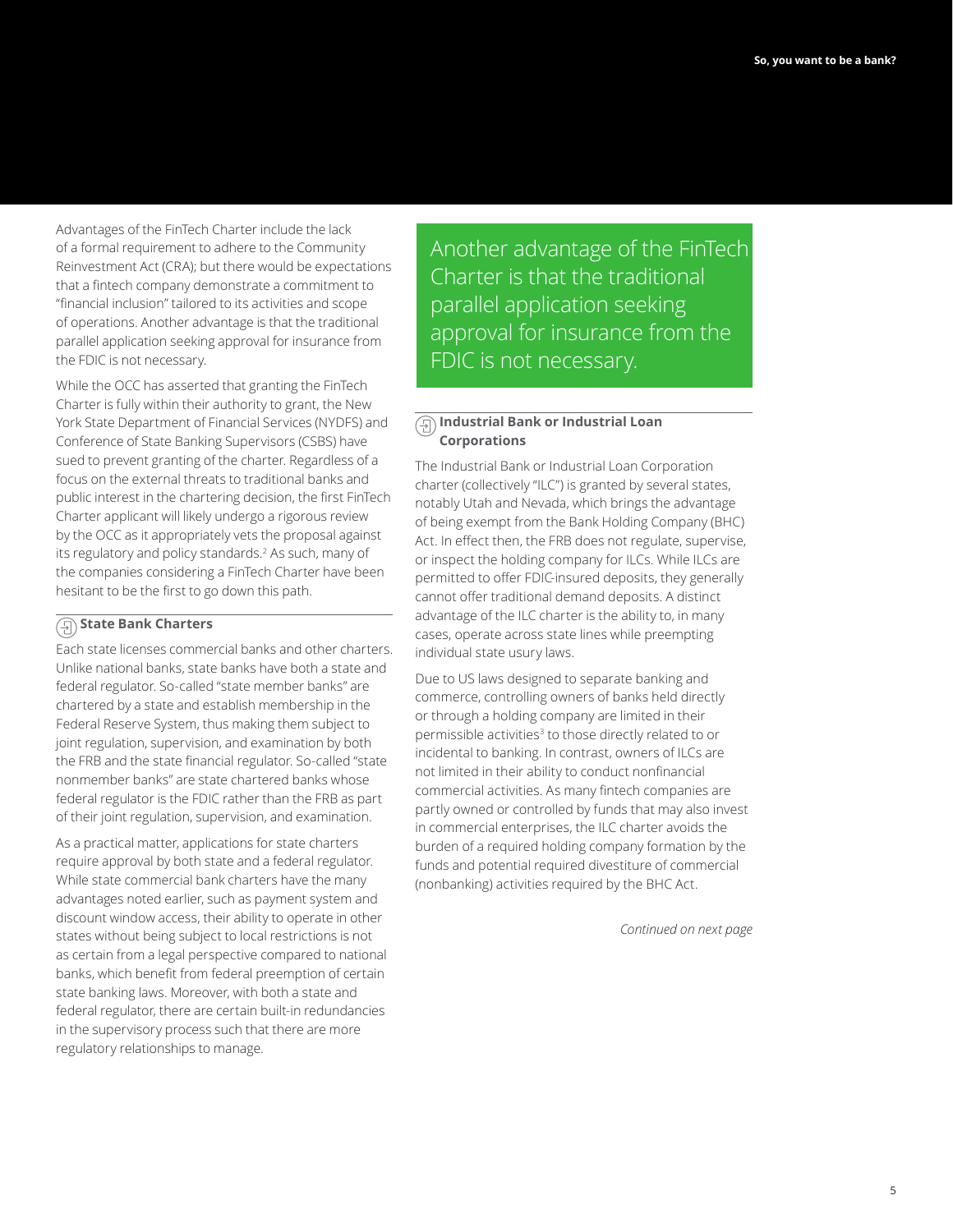One current drawback to the ILC charter stems from the fact that no new charters have been granted since prior to the financial crisis. The charter remains controversial, as some commercial firms have tried to use this as a vehicle to enter the banking system, only to face public and competitive opposition. At least one fintech company has applied, but stated that it temporarily withdrew its charter application to bolster its business plan.

## **Thrifts, Savings and Loans, Credit Unions**

Thrifts, savings and loans, and credit unions are also offered with a national and state charter. Similar to banks, the deposits of credit unions must be insured by the National Credit Union Association (NCUA). All of the above references relative to full national and state charters apply for each, with the exception that thrift charters have certain mandates and requirements with regard to the amount of lending and investing that is directed to home loans, and credit unions must adhere to certain requirements to maintain their taxexempt status.

## **Trust Charter**

Trust companies are starkly different from traditional banks in that their scope of services is generally limited to fiduciary services such as trust and estate administration, corporate trust, retirement plans, investment management and advisory, and other general custodial activities that do not involve the taking of FDIC-insured deposits or extensions of credit. Given the limited business model, which is dependent on service fees as opposed to interest or "spread income," and therefore poses little-to-no risks to deposits, trust companies' liquidity and capital requirements are less stringent.

Depending on the selected banking structure (National Bank, State Bank, etc.), also consider the bank holding company structure depending on activities and services provided.

## **Bank Holding Company**

Whether a fintech company needs a parent bank holding company that owns the bank will depend on the charter type, ownership structure, and whether the fintech company itself engages in activities that are not incidental to or permissible for commercial banks (with the exception of the ILC charter). If a class of fintech company or other corporation is deemed by the FRB to have explicit or implicit control over the bank, the BHC Act may require that company to become a BHC in order to hold those shares. The FRB generally will begin evaluating quantitative and qualitative factors of whether control exists if the voting share ownership is above 9.9 percent and/or a shareholder or fund has one or more board seats. A 25 percent or more voting share ownership or a majority of board seats is considered control according to statute. If the fintech company is engaged in nonbanking financial activities, such as trading activities through a broker dealer, then the company would need to establish the holding company to hold both a bank and broker dealer subsidiary as affiliates. A bank holding company requires an application with the FRB and will come under FRB supervision. The depth and intensity of that consolidated supervision would be dependent on the size, complexity, and scale of the fintech company's proposed subsidiary and parent operations as a bank holding company. In summary, while the holding company structure provides additional flexibility in terms of a fintech organization's scope of operations, it also entails a myriad of additional requirements including reporting, as well as a supplemental layer of application, approval, and ongoing supervision.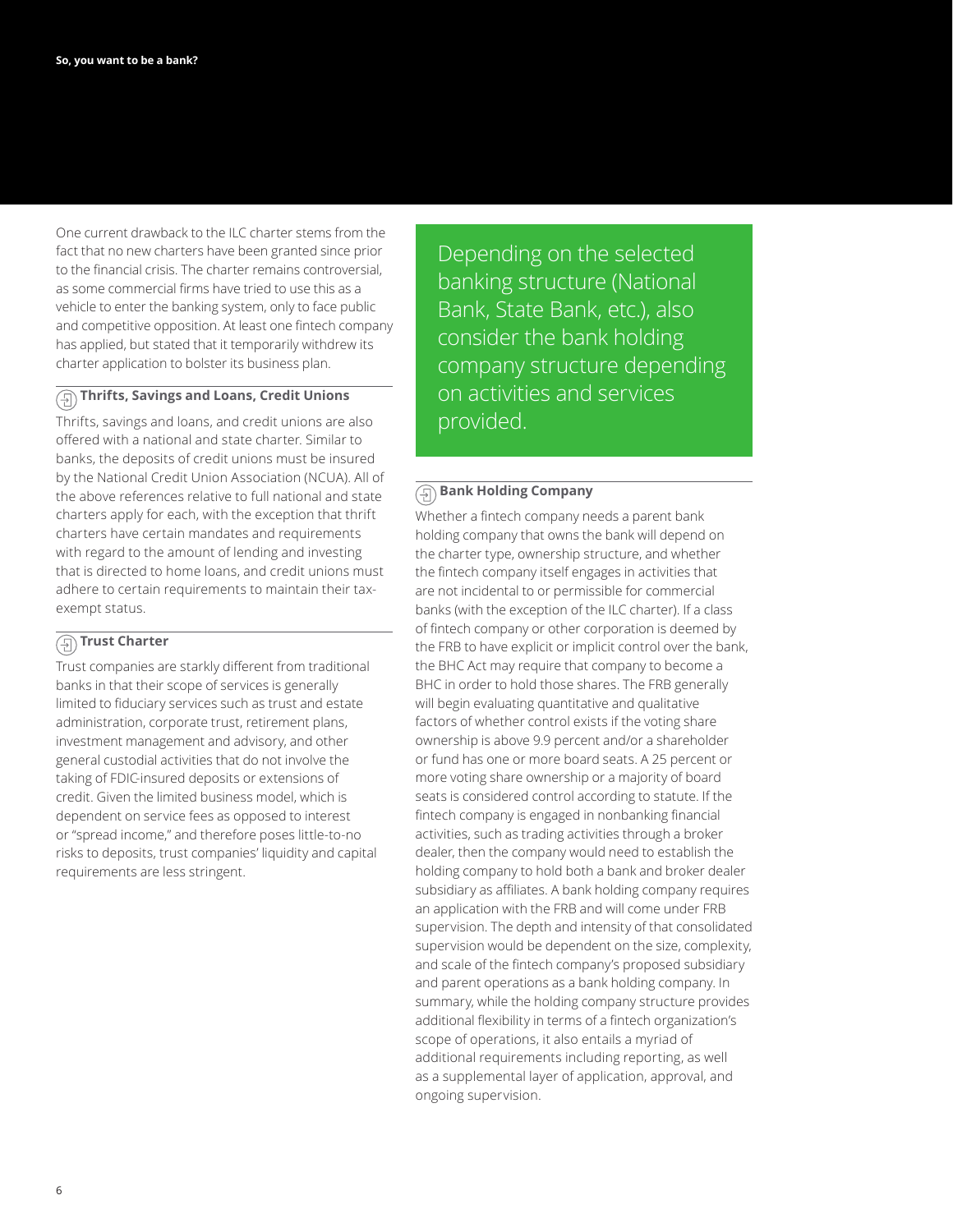# The application process **Integrations**

Each chartering authority whether federal or state has its own application requirements and process. The federal banking agencies and the CSBS have established a uniform application template for consistency and ability to meet multiple application needs with a single filing. The content of a charter application and its corollary business plan can be summarized as follows:



 Describes organizers who are familiar with applicable banking laws and regulations

 Describes overall governance structure including competent management, a board of directors, with the ability and experience relevant to the type of products and services to be provided

 Provides for sufficient capital in relation to the proposed business plan

 Demonstrates how the entity can reasonably be expected to achieve and maintain profitability

 Describes how the entity will be operated in a safe and sound manner

 Demonstrates how its business poses acceptable risk to the FDIC's Deposit Insurance Fund, if applicable

 Demonstrates that its corporate powers are consistent with applicable federal and state banking laws and regulations

As practitioners in the field can confirm, regulators expect applicants to consider meeting with the relevant federal and state authorities prior to a formal application to provide an overview of their interest and plan in owning and operating a banking organization. This can assist potential applicants in understanding any potential impediments and garner feedback as to any special or additional information that they may seek in order to fully evaluate whether to approve the application. In some instances, especially where the proposed business plan is novel or the company is seeking a FinTech Charter, providing a draft application prior to formal submission can assist with a more efficient and effective path to preliminary and then final approval. As a nod to advances within the industry and innovative solutions, many regulatory agencies have established or announced the establishment of Offices of Innovation, including the OCC, Bureau of Consumer Financial Protection, and FDIC.

**for the business plan components as part of the application review include, but are not necessarily limited to:**



### Risk assessments



Records, systems, and controls, including risk oversight, compliance risk management program, and anti–money laundering program



Financial management, including financial and capital projections



Monitoring adherence to the business plan and revising the plan if needed

Alternative business strategy, including contingency plans and recovery/exit strategies

Community Reinvestment Act strategy or Financial Inclusion plan for FinTech **Charters**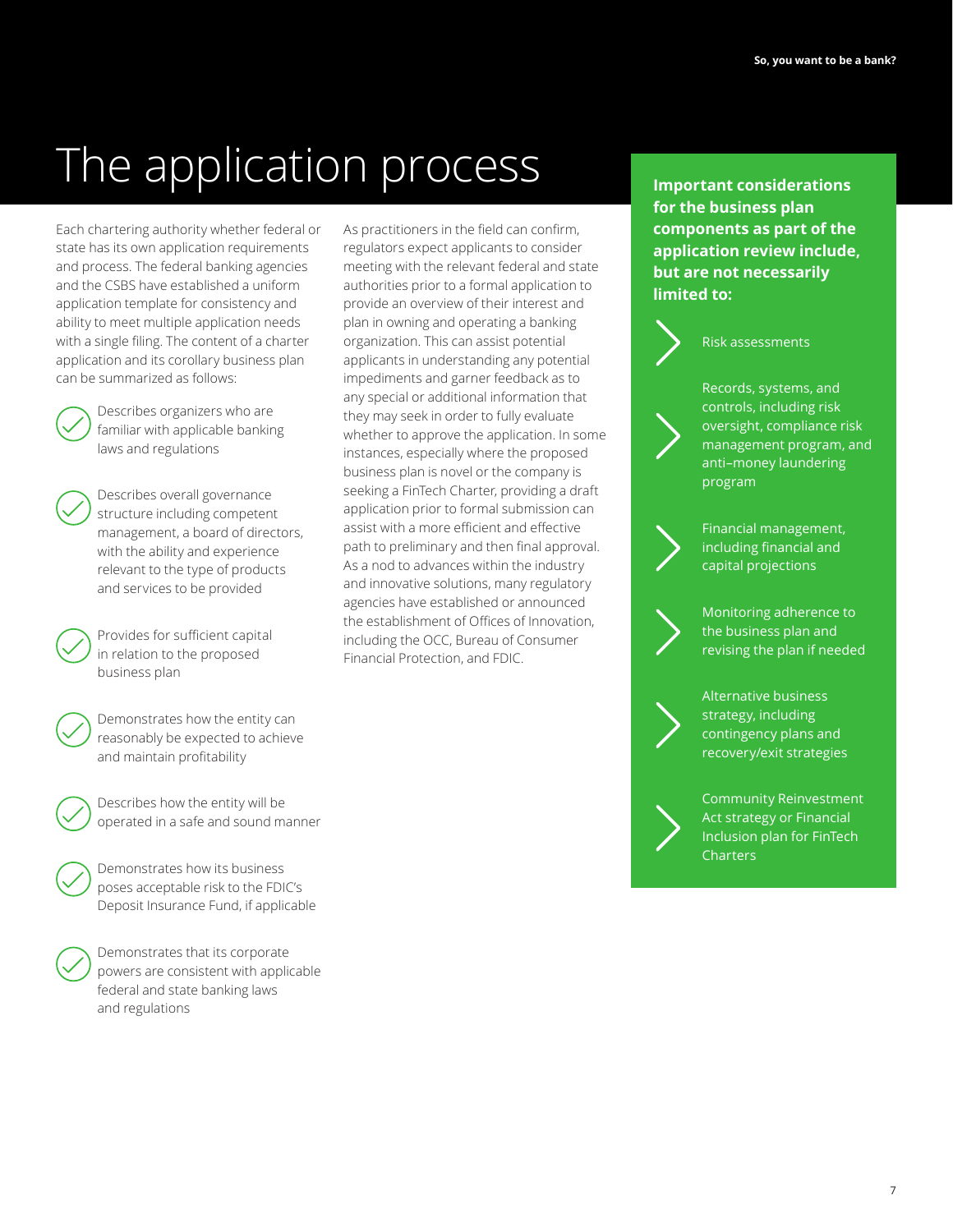## Financial, governance, risk management, and compliance expectations

**The regulatory requirements and expectations for access to FDICinsured deposits and the banking system include robust financial, governance, risk management, and compliance capabilities that mitigate risks to the federal safety net and potential harm to consumers. As part of the bank entry evaluation and preparation, firms should consider conducting a gap analysis against current and future capabilities, evaluating how their current financial resources, risk, and governance approach may fall short of the more formal requirements embedded in bank regulations and guidance.**

Focus, in particular, should be on the level of capital and liquidity required to weather cyclical and adverse conditions given the fintech company's proposed business strategy and risk profile. A specific capability expectation is for roles and responsibilities across what are commonly referred to as the "three lines of defense" (business line, independent risk management, and internal audit) to be adequately defined and supported by qualified staff and infrastructure. Further, a well-designed governance framework—including the board of directors and committees of senior management, risk, and assurance functions. Further, a well-designed governance framework—including the board of directors and committees of senior management, risk, and assurance functions—is required in order to provide reasonable checks and balances over the firm's risk taking and operations. For firms contemplating a FinTech Charter, there is an additional requirement for recovery and resolution planning as well.

All of these capabilities will be tested by examiners potentially prior to approval and through post-approval exams, to verify that the company's operations are fully aligned with supervisory expectations.

## **How can we help?**

**Bridging the space that exists between banking application regulatory requirements and a company's existing business model is how we help clients translate the implicit and explicit capabilities of becoming a bank while aligning to the overall strategy of the company.**

We can facilitate the process to reach alignment on the preferred bank chartering option to move forward. Once the preferred chartering option is identified, we can help project-manage the application process across your company. In doing so, we can further enable workstreams through *pro forma* development, supporting regulatory capability assessments, writing sections of the business plan, or providing thought leadership on industry practices to help you build the internal capacity regulators will seek. Starting up a bank while operating a successful enterprise is no small task.

## Conclusion

## **So where to now?**

First and foremost should be an evaluation across the core elements of your business plan and growth strategy. While entry into the banking system may appear daunting at first, its many long-term strategic advantages may, for some entrants,

outweigh the initial costs. As the fintech and banking ecosystems further evolve and intertwine, time will tell how much competitive advantage fintech banking entrants are able to gain relative to their nonbank peers.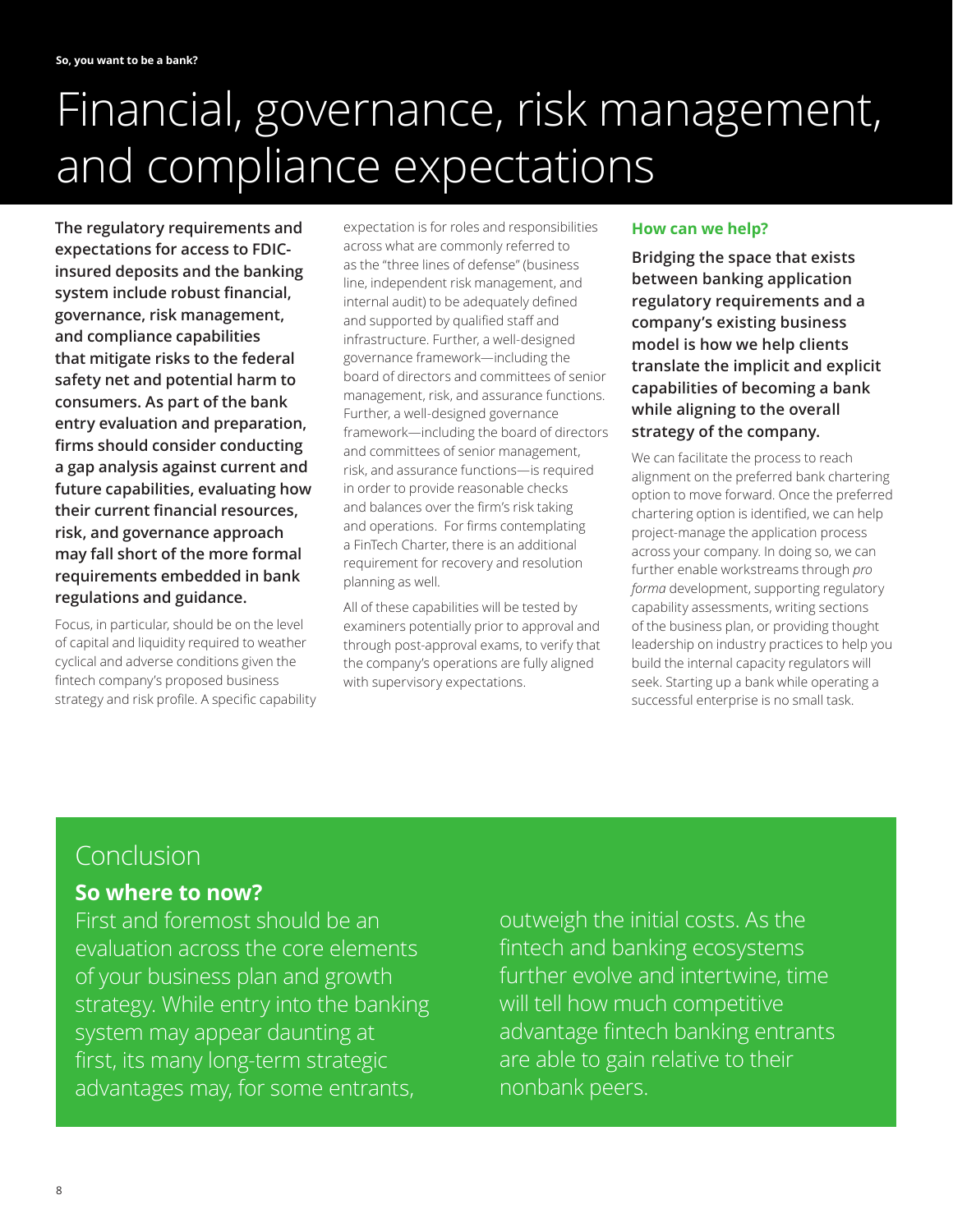## Contact us

## **David Wright**

**Managing Director** Deloitte Risk and Financial Advisory Deloitte & Touche LLP [davidmwright@deloitte.com](mailto:davidmwright%40deloitte.com?subject=)

## **Irena Gecas-McCarthy**

**Principal** Deloitte Risk and Financial Advisory Deloitte & Touche LLP [igecasmccarthy@deloitte.com](mailto:igecasmccarthy@deloitte.com)

## **Monica Lalani**

**Principal** Deloitte Risk and Financial Advisory Deloitte & Touche LLP [mlalani@deloitte.com](mailto:mlalani@deloitte.com)

## **Gina Primeaux**

#### **Principal**

Deloitte Risk and Financial Advisory Deloitte & Touche LLP [gprimeaux@deloitte.com](mailto:gprimeaux@deloitte.com)

## **Peter Reynolds**

### **Managing Director**

Deloitte Risk and Financial Advisory Deloitte & Touche LLP [pereynolds@deloitte.com](mailto:pereynolds@deloitte.com)

### **John Graetz**

**Principal**

Deloitte Risk and Financial Advisory Deloitte & Touche LLP [jgraetz@deloitte.com](mailto:jgraetz@deloitte.com)

## **Richard Rosenthal**

## **Senior Manager**

Deloitte Risk and Financial Advisory Deloitte & Touche LLP [rirosenthal@deloitte.com](mailto:rirosenthal@deloitte.com)

## **Amanda Williamson**

**Senior Manager** Deloitte Risk and Financial Advisory Deloitte & Touche LLP [amawilliamson@deloitte.com](mailto:amawilliamson@deloitte.com)

## **James D. Simpson**

**Senior Manager** Deloitte Risk and Financial Advisory Deloitte & Touche LLP [jasimpson@deloitte.com](mailto:jasimpson@deloitte.com)

## **Tara Wensel**

## **Manager**

Deloitte Risk and Financial Advisory Deloitte & Touche LLP [tawensel@deloitte.com](mailto:stshroff@deloitte.com)

## **Jann Futterman**

### **Manager**

Deloitte Risk and Financial Advisory Deloitte & Touche LLP [jfutterman@deloitte.com](mailto:jfutterman@deloitte.com)

#### **Endnotes**

1. BIS. September 23, 2018. Fintech credit markets around the world: size, drivers and policy issues. Available at [https://www.bis.org/publ/qtrpdf/r\\_qt1809e.htm.](https://www.bis.org/publ/qtrpdf/r_qt1809e.htm)

2. Office of the Comptroller of the Currency. July 31, 2018. Policy Statement on Financial Technology Companies' Eligibility to Apply for National Bank Charters. Available at [https://www.occ.treas.](https://www.occ.treas.gov/publications/publications-by-type/other-publications-reports/pub-other-occ-policy-statement-fintech.pdf) [gov/publications/publications-by-type/other-publications-reports/pub-other-occ-policy-state](https://www.occ.treas.gov/publications/publications-by-type/other-publications-reports/pub-other-occ-policy-statement-fintech.pdf)[ment-fintech.pdf](https://www.occ.treas.gov/publications/publications-by-type/other-publications-reports/pub-other-occ-policy-statement-fintech.pdf).

3 Engaging in Activities That Are Financial in Nature, 12 U.S.C. § 1843, available at [https://www.gpo.](https://www.gpo.gov/fdsys/pkg/USCODE-2017-title12/pdf/USCODE-2017-title12-chap17-sec1843.pdf) [gov/fdsys/pkg/USCODE-2017-title12/pdf/USCODE-2017-title12-chap17-sec1843.pdf.](https://www.gpo.gov/fdsys/pkg/USCODE-2017-title12/pdf/USCODE-2017-title12-chap17-sec1843.pdf)